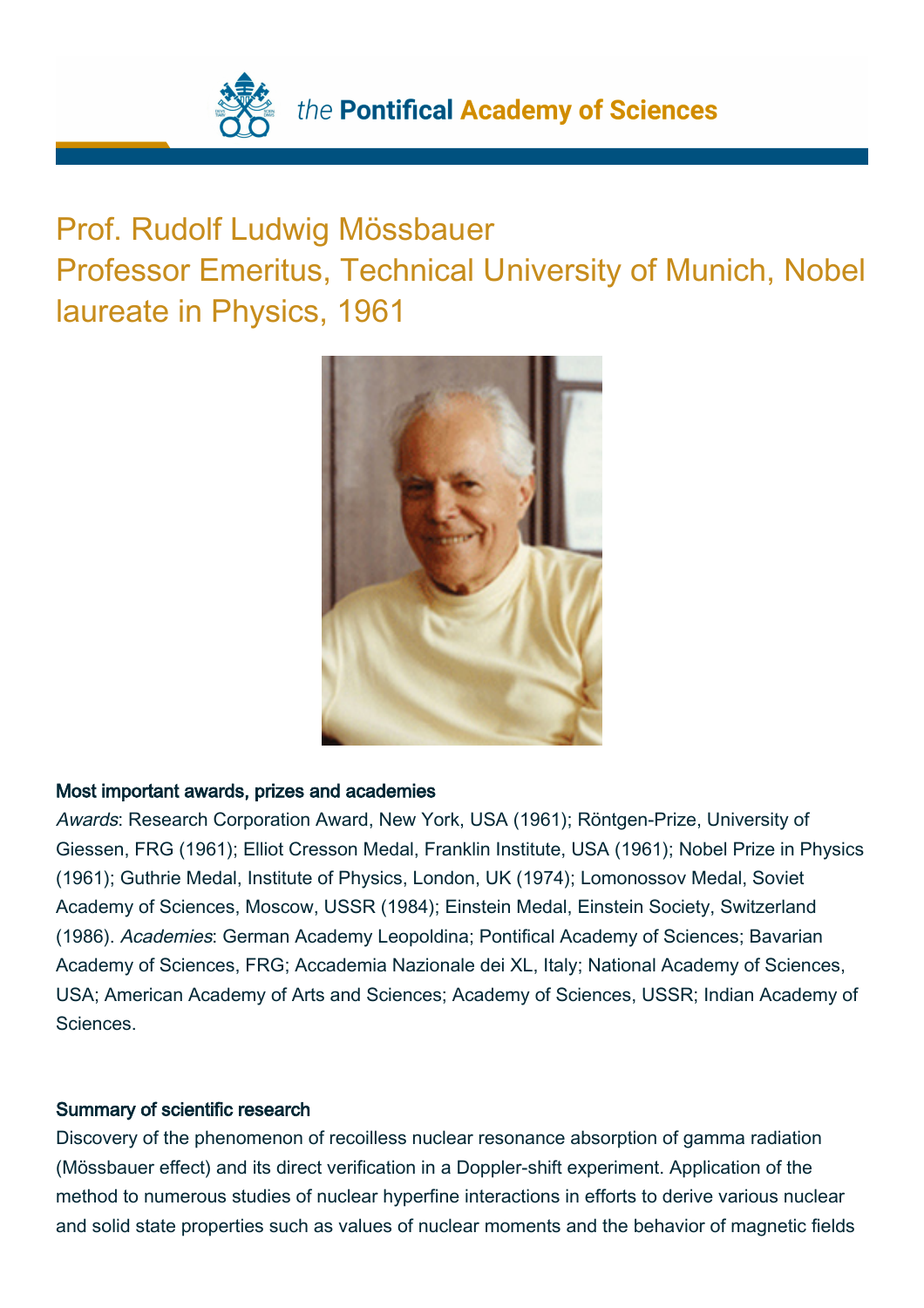and electric field gradients in solids under different physi-cal or chemical conditions. Development of a new method for the structure analysis of macromolecules based on phase variation techniques. Measurements of the dynamical diffraction of gamma ra-diation under resonant conditions, in particular studies of the frequency and polarization dependence and the anomalous transmission features. Studies of the dynamical behavior of proteins and of their anomalous dependence on temperature. Analysis of the temporal aspects or recoilless resonance ab-sorption of gamma radiation and of related phenomena. More recent research efforts were devoted to the problem of the restmass of the neutrinos. Extensive measurements of neu-trino oscillations at nuclear power reactors have yielded no mixing and no mass values. Measurements with solar neutrinos (Gallex project in the Gran Sasso mountain range in Italy) gave oscillation parameters. The interpretation in terms of neutrino masses is still open. Efforts in Munich (Garching) have yielded cryogenic detectors with unsurpassed resolution in energy.

## Main publications

Mössbauer, R.L., 'Kernresonanz-Fluoreszenz von Gamma-Strahlung in 191Ir.',Z. Phys., 151, pp. 124-143 (1958); Mössbauer, R.L., 'Kernresonanzabsorption von Gamma-Strahlung in 191Ir.', Z. Naturforschung, 14A, p. 211 (1959); Mössbauer, R.L., 'Recoilless Resonance Absorption and Hyperfine Structure of the 6.3 keV-State in 181Ta' (with Sauer, C. and Matthias, E.), Phys. Rev. Lett., 21, p. 961 (1968); Mössbauer, R.L., 'Structure Analysis of Macromolecules by Means of Anomalous Dispersion Methods', Die Naturwissenschaften, 60, pp. 493-500 (1973); Mössbauer, R.L., 'Suppression of Nuclear Inelastic Channels in Nuclear Resonance and Elec-tronic Scattering of γ-quanta for Different Hyperfine Transition in Perfect 57Fe Single Crystals' (with van Bürck, U., Smirnov, G.V., Parak, F. and Semioschkina, N.A.), J. Phys. C: Solid State Phys., 11, pp. 2305-2321 (1978); Mössbauer, R.L., 'A Solution of the Phase Problem in the Structure Determination of Biological Macromolecules in Mössbauer Effect' (with Parak, F. and Hoppe, W.), The Exotic Side of Method; Topics in Current Physics, vol. 25, (U. Gonser, ed.), pp. 5-30 (1981); Mössbauer, R.L., 'Gamma Resonance Revisited: Temporal Aspects of Absorption and Scattering', International Conference on the Application of the Mössbauer Effect 83, Alma-Ata, 1983, Applications of the Mössbauer Effect, (Yuri M. Kagan, I.S. Lyubutin, eds.), Gordon and Breech, 1 (1985), 1; Mössbauer, R.L., 'The Search for Massive Neutrinos', Proc. First ESCO-CERN Symposium on the Large-Scale Structure of the Universe, Cosmology and Fundamental Physics, p. 273 (1984); Mössbauer, R.L., 'Neutrino-Ruhemassen und Leptonenzahl-Verletzung', Phys. Blätter, 41, p. 391 (1985); Mössbauer, R.L. et al., 'Neutrino Oscillation Experiments at the Gösgen Nuclear Power Plant', Phys. Rev., D34, p. 2621 (1986); Mössbauer, R.L., 'Untersuchung der Protein-Dynamik mittels Mössbauer-Effekt und Röntgen-strukturanalyse' (with Parak, F.), Physiologie aktuell, 3, p. 5 (1987); Mössbauer, R.L., 'Quasiparticle Trapping in a Superconductive Detector Exhibiting High Energy and Position Resolution' (with Kraus, H., v. Feilitzsch, F., Jochum, J., Peterreins, Th., Pröbst, F.), Phys. Lett., B 231, p. 195 (1989); Mössbauer, R.L., 'Neutrino Physics at Nuclear Energies', PINSA, A64, p. 87 (1998); Mössbauer, R.L., 'Gammastrahlen-Resonanzspektroskopie', Naturwiss. Rundschau, 52, p. 171 (1999); Mössbauer, R.L., 'The